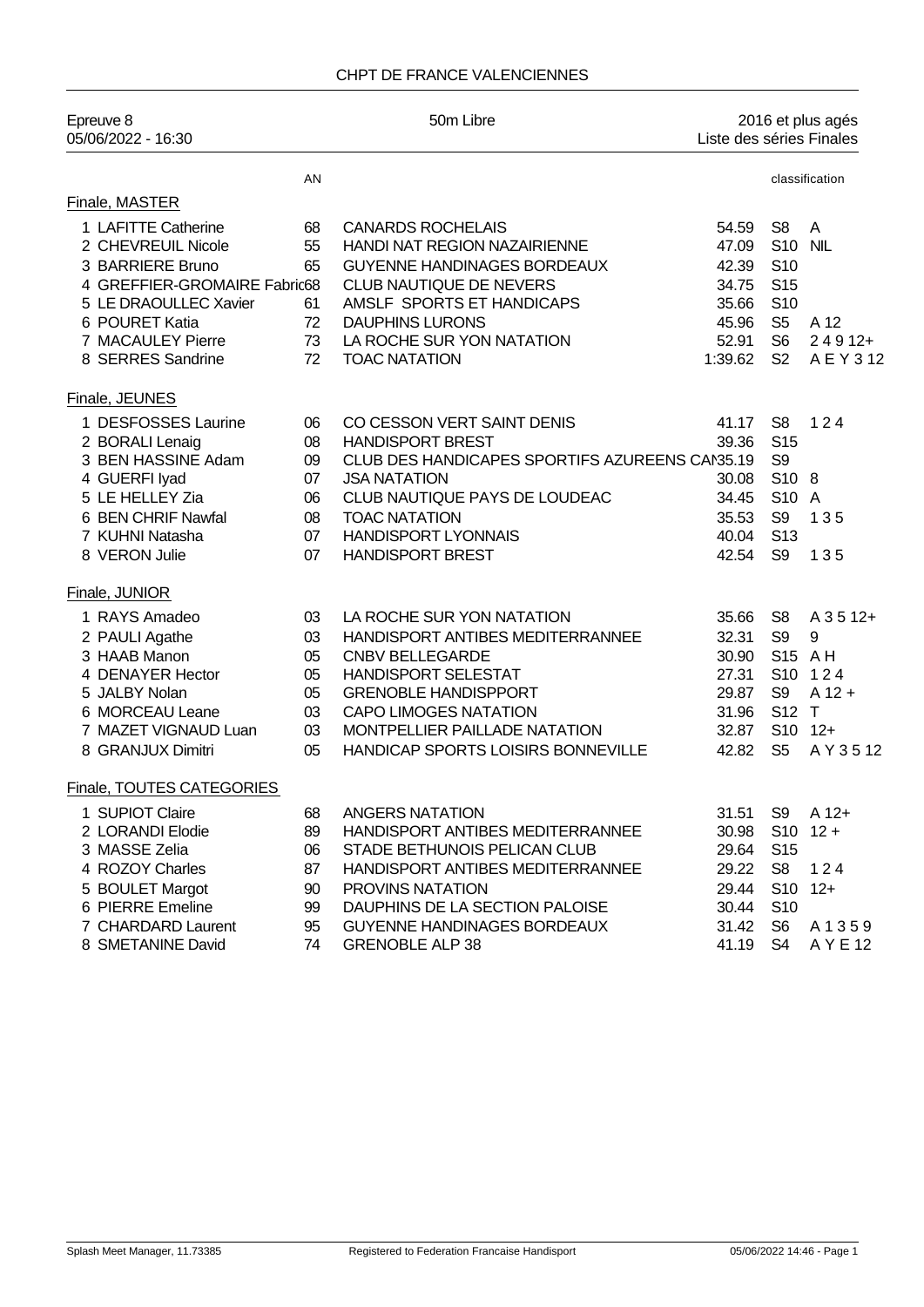| Epreuve 9<br>05/06/2022 - 16:45     | 100m Brasse     |                                     | 2016 et plus agés<br>Liste des séries Finales |                 |  |
|-------------------------------------|-----------------|-------------------------------------|-----------------------------------------------|-----------------|--|
|                                     | AN              |                                     |                                               | classification  |  |
| Finale, TOUTES CATEGORIES FINALE B  |                 |                                     |                                               |                 |  |
| 1 GAUTIER Paul                      | 05              | ASSOCIATION THIONVILLE HANDISPORT   | 2:24.61                                       | SB4 A 12        |  |
| 2 CHAPUY Selam                      | 05              | SAINT ETIENNE HANDISPORT            | 2:21.49                                       | SB4 A 12        |  |
| 3 VERCASSON Florence                | 95              | <b>HANDISPORT VALENCE</b>           | 2:00.66                                       | SB7 AEY35       |  |
| 4 GREFFIER-GROMAIRE Fabric68        |                 | <b>CLUB NAUTIQUE DE NEVERS</b>      | 1:43.22                                       | <b>SB15</b>     |  |
| 5 WALTER Chloe                      | 01              | <b>ASHPA STRASBOURG</b>             | 1:48.08                                       | <b>SB13</b>     |  |
| 6 MAHIEU Laura                      | 99              | <b>AQUATRI MONTBARD</b>             | 2:08.46                                       | SB6 Y 12+       |  |
| 7 SCHERB Julien                     | 84              | SPORTS REUNIS COLMAR HANDI NATATION | 2:23.35                                       | SB5 A12         |  |
| 8 PALLIER Leopoldine                | 94              | CS CLICHY 92 NATATION               | 2:26.78                                       | SB <sub>7</sub> |  |
| Finale, JEUNES                      |                 |                                     |                                               |                 |  |
| 1 RERIBALLAH Liana                  | 10              | ASSOCIATION THIONVILLE HANDISPORT   | 2:44.42                                       | SB <sub>9</sub> |  |
| 2 VERON Julie                       | 07              | <b>HANDISPORT BREST</b>             | 2:20.34                                       | SB9 135         |  |
| 3 DESFOSSES Laurine                 | 06              | CO CESSON VERT SAINT DENIS          | 1:57.90                                       | SB8 124         |  |
| 4 GUERFI Iyad                       | 07              | <b>JSA NATATION</b>                 | 1:35.52                                       | SB9 8           |  |
| 5 KUHNI Natasha                     | 07              | <b>HANDISPORT LYONNAIS</b>          | 1:52.17                                       | <b>SB13</b>     |  |
| 6 HADJERI Senoucy                   | 06              | HANDI NAT REGION NAZAIRIENNE        | 2:01.50                                       | SB7 12          |  |
| 7 BOYER Leandre                     | 10 <sup>°</sup> | SAINT ETIENNE HANDISPORT            | 2:30.89                                       | SB <sub>7</sub> |  |
| 8 ROCHDI Chams                      | 09              | <b>GUYENNE HANDINAGES BORDEAUX</b>  | 2:55.04                                       | SB6 A 12+       |  |
| Finale, TOUTES CATEGORIES FINALES A |                 |                                     |                                               |                 |  |
| 1 VIOT Julien                       | 99              | <b>HANDISPORT VALENCE</b>           | 1:51.39                                       | SB5 A 12        |  |
| 2 VERPIOT Enzo                      | 01              | <b>HANDISPORT VALENCE</b>           | 1:43.85                                       | SB6 A 12+       |  |
| 3 TOURNAY Marion                    | 05              | <b>CANETT 66 NATATION</b>           | 1:19.93                                       | SB9 12+         |  |
| 4 DENAYER Hector                    | 05              | <b>HANDISPORT SELESTAT</b>          | 1:16.46                                       | SB9 124         |  |
| 5 SCHREIBER Jan                     | 01              | <b>TEAM BERLIN</b>                  | 1:17.87                                       | SB <sub>9</sub> |  |
| 6 BOULET Margot                     | 90              | PROVINS NATATION                    | 1:25.54                                       | SB9 12+         |  |
| 7 SCHOTT Verena                     | 89              | <b>TEAM BERLIN</b>                  | 1:48.63                                       | SB <sub>5</sub> |  |
| 8 SACHE Solene                      | 03              | <b>CERGY PONTOISE NATATION</b>      | 2:16.47                                       | SB4 A 12        |  |

17:00 Remise de prix n° 8. Tous, 50m Libre

| Epreuve 10<br>05/06/2022 - 17:05 |    | 50 <sub>m</sub> Dos                       | 2016 et plus agés<br>Liste des séries Finale |    |                |
|----------------------------------|----|-------------------------------------------|----------------------------------------------|----|----------------|
|                                  | AN |                                           |                                              |    | classification |
| Finale, TOUTES CATEGORIES        |    |                                           |                                              |    |                |
| 1 DURANTE Xavier                 | 94 | <b>CLUB HANDISPORT AIXOIS</b>             | 1:21.19                                      | S2 | A Y 3 5 12     |
| 2 CHAPUY Selam                   | 05 | SAINT ETIENNE HANDISPORT                  | 57.22                                        | S5 | A 12           |
| 3 XAVIER Lea                     | 96 | MONTPELLIER PAILLADE NATATION             | 55.81                                        | S5 | A              |
| 4 GRANJUX Dimitri                | 05 | <b>HANDICAP SPORTS LOISIRS BONNEVILLE</b> | 49.98                                        | S5 | A Y 3 5 12     |
| 5 SACHE Solene                   | 03 | <b>CERGY PONTOISE NATATION</b>            | 53.98                                        | S5 | A 12           |
| 6 LE GLOANIC Thierry             | 63 | CLUB NAUTIQUE HAVRAIS                     | 56.77                                        | S5 | $3512+$        |
| 7 GAUTIER Paul                   | 05 | ASSOCIATION THIONVILLE HANDISPORT         | 59.51                                        | S5 | A 12           |
| 8 RABINE Pierre                  | 99 | <b>ASPTT NANTES NATATION</b>              | 1:27.09                                      | S2 | AEY 7 12+      |

17:10 Remise de prix n° 9. Tous, 100m Brasse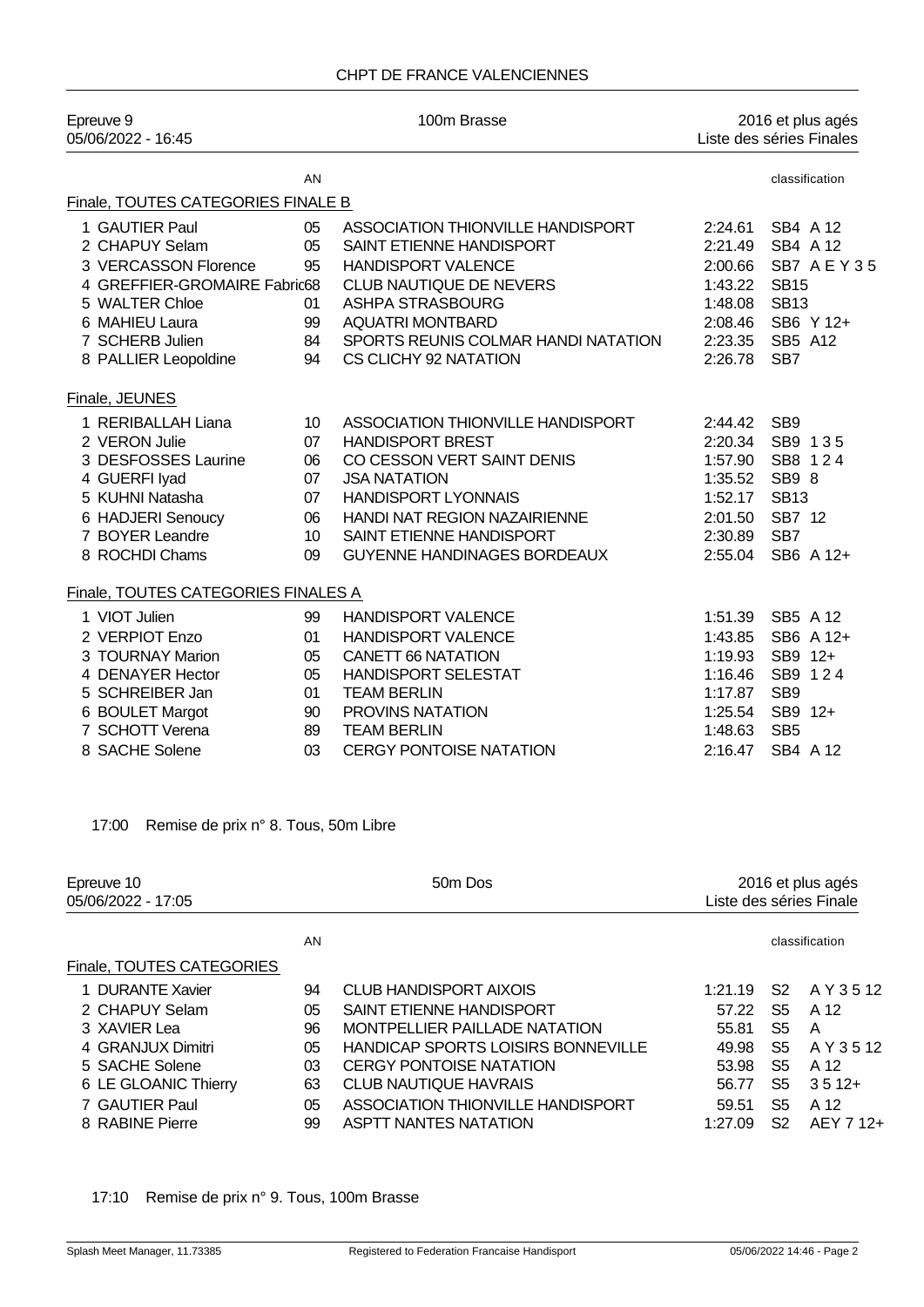## CHPT DE FRANCE VALENCIENNES

| Epreuve 11<br>05/06/2022 - 17:15 |    | 100m Papillon                        | <b>TOUTES CATEGORIES</b><br>Liste des séries Finale |                 |                |  |
|----------------------------------|----|--------------------------------------|-----------------------------------------------------|-----------------|----------------|--|
|                                  | AN |                                      |                                                     |                 | classification |  |
| Finale                           |    |                                      |                                                     |                 |                |  |
| 1 MORCEAU Leane                  | 03 | CAPO LIMOGES NATATION                | 1:18.64                                             | S12 T           |                |  |
| 2 MASSE Zelia                    | 06 | STADE BETHUNOIS PELICAN CLUB         | 1:16.32                                             | S <sub>15</sub> |                |  |
| 3 VIEIRA Quentin                 | 04 | RC BRON DECINES NATATION             | 1:09.87                                             | S <sub>13</sub> |                |  |
| 4 ROZOY Charles                  | 87 | HANDISPORT ANTIBES MEDITERRANNEE     | 1:08.49                                             | S8              | 124            |  |
| 5 CORNIC Mael                    | 00 | <b>HANDISPORT BREST</b>              | 1:09.46                                             | S9              | $12+$          |  |
| 6 BREUER Janina                  | 98 | <b>TEAM BERLIN</b>                   | 1:13.03                                             | S <sub>14</sub> |                |  |
| 7 BOULET Margot                  | 90 | PROVINS NATATION                     | 1:16.96                                             | S <sub>10</sub> | $12+$          |  |
| 8 MAZET VIGNAUD Luan             | 03 | <b>MONTPELLIER PAILLADE NATATION</b> | 1:25.25                                             | S <sub>10</sub> | $12+$          |  |

17:20 Remise de prix n° 10. Tous, 50m Dos

| Epreuve 12<br>05/06/2022 - 17:25 |    | 200m Libre                                | <b>TOUTES CATEGORIES</b><br>Liste des séries Finale |                |                |
|----------------------------------|----|-------------------------------------------|-----------------------------------------------------|----------------|----------------|
|                                  | AN |                                           |                                                     |                | classification |
| Finale                           |    |                                           |                                                     |                |                |
| 1 RABINE Pierre                  | 99 | <b>ASPTT NANTES NATATION</b>              | 6:26.63                                             | S <sub>2</sub> | AEY 7 12+      |
| 2 CHAPUY Selam                   | 05 | SAINT ETIENNE HANDISPORT                  | 4:04.03                                             | S5             | A 12           |
| 3 POURET Katia                   | 72 | DAUPHINS LURONS                           | 3:32.00                                             | S5.            | A 12           |
| 4 SMETANINE David                | 74 | <b>GRENOBLE ALP 38</b>                    | 3:10.65                                             | S4             | A Y E 12       |
| 5 GRANJUX Dimitri                | 05 | <b>HANDICAP SPORTS LOISIRS BONNEVILLE</b> | 3:25.77                                             | S5             | A Y 3 5 12     |
| 6 SACHE Solene                   | 03 | <b>CERGY PONTOISE NATATION</b>            | 3:50.23                                             | S5             | A 12           |
| 7 DURANTE Xavier                 | 94 | <b>CLUB HANDISPORT AIXOIS</b>             | 5:44.70                                             | S2             | A Y 3 5 12     |
| 8 SERRES Sandrine                | 72 | TOAC NATATION                             | 7:10.14                                             | S2             | A E Y 3 12     |

17:40 Remise de prix n° 11. Tous, 100m Papillon

| Epreuve 13<br>05/06/2022 - 17:45    |        | 400m Libre                  |         | 2016 et plus agés<br>Liste des séries Finales |                |  |
|-------------------------------------|--------|-----------------------------|---------|-----------------------------------------------|----------------|--|
|                                     | AN     |                             |         |                                               | classification |  |
| Finale, TOUTES CATEGORIES FINALES B |        |                             |         |                                               |                |  |
| 1 VERPIOT Enzo                      | 01     | <b>HANDISPORT VALENCE</b>   | 5:59.06 | S7                                            | $A$ 12+        |  |
| 2 MATHIEU Julien                    | 89     | <b>HANDISPORT LYONNAIS</b>  | 5:54.92 | S9                                            | $12+$          |  |
| 3 ROBELET Antoine                   | 79     | ANGERS NATATION             | 5:32.14 | S9                                            | $A$ 12+        |  |
| 4 CORNIC Mael                       | $00\,$ | <b>HANDISPORT BREST</b>     | 4:59.05 | S9                                            | $12+$          |  |
| 5 JALBY Nolan                       | 05     | <b>GRENOBLE HANDISPPORT</b> | 5:17.37 | S9                                            | $A$ 12 +       |  |
| 6 RAYS Amadeo                       | 03     | LA ROCHE SUR YON NATATION   | 5:32.77 | S8                                            | $A$ 3 5 12+    |  |
| 7 GREFFIER-GROMAIRE Fabric68        |        | CLUB NAUTIQUE DE NEVERS     | 5:57.07 | S <sub>15</sub>                               |                |  |
| 8 VIOT Julien                       | 99     | <b>HANDISPORT VALENCE</b>   | 5:59.80 | S6                                            | A 12           |  |